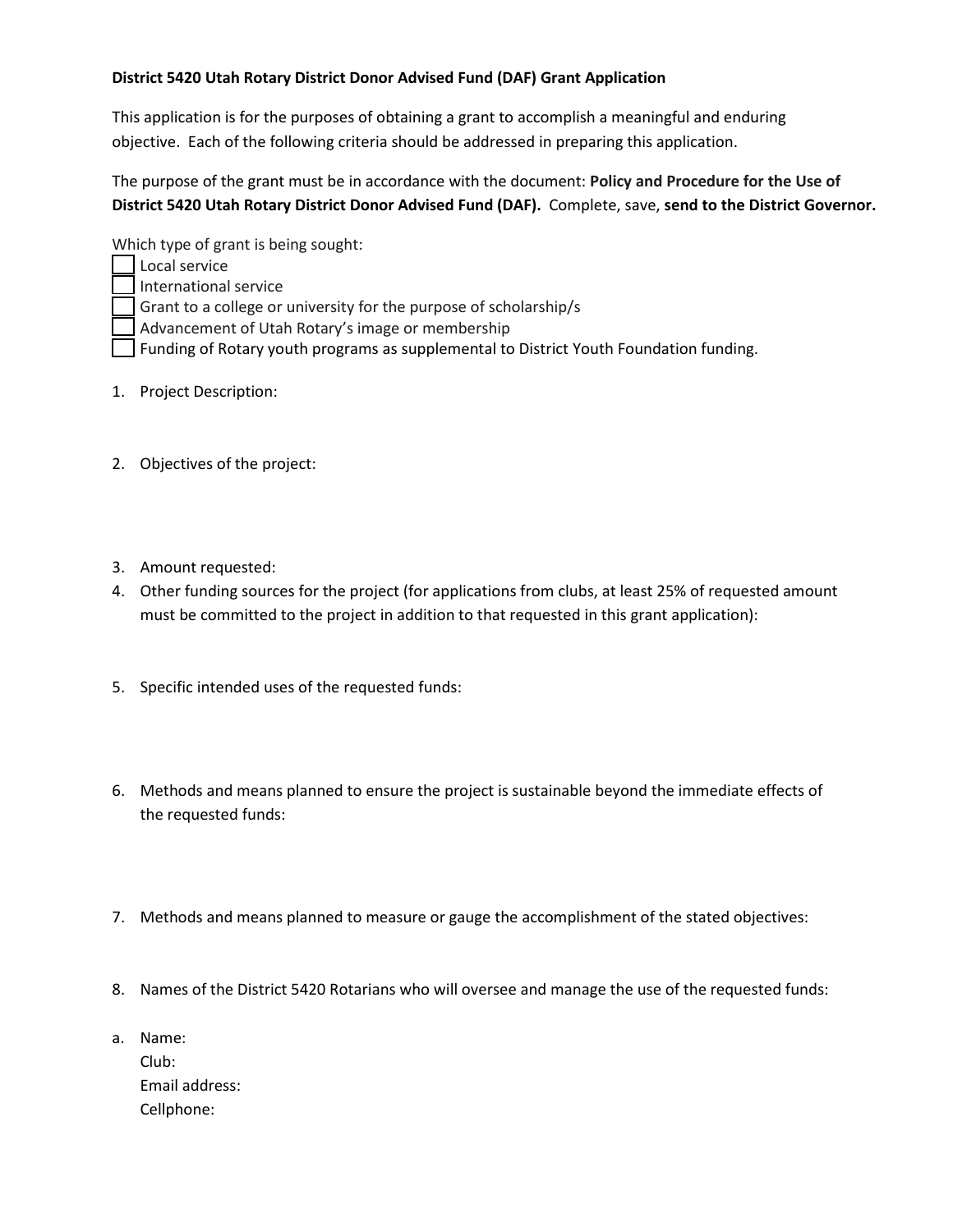b. Name: Club: Email address: Cellphone: c. Name:

- Club: Email address: Cellphone:
- 9. Name of the 501(c)(3) entity (charity, nonprofit, foundation) to which the grant will be directed:

Federal Tax ID Number:

10. Bank where funds would be sent if grant application is approved:

Name:

Address:

Account number:

- 11. Additional information:
	- **a. Global Grants:** 
		- This DAF can be used to fund Global Grants. The DAF account name and number **must** be listed on the Global Grant application **as a specific funding source**, otherwise no transfer from TRF DAF to the grant will be allowed. Specifically, the TRF DAF portion *cannot* be listed in the club contribution section.
		- After the grant is approved, an account advisor recommends a transfer from the DAF for the Global Grant.
	- b. **Scholarships:** Grants may be made to an educational institution and then applied by the institution.
		- Rotary Clubs receiving DAF funds for scholarships may publicize the availability of the scholarship, engage with candidates, make recommendations, celebrate those selected.
		- Rotarians and Rotary clubs receiving DAF grants may not select or identify the individual who receives the scholarship. It is up to the educational institution and/or independent selection committee to coordinate the application of funds to a scholar as the educational institution deems appropriate and as such the scholar should not be included in the DAF grant recommendation.

12. Reporting requirements:

By submitting this application, the applicant commits to the following requirements:

- Submittal of a written report (with photographs) documenting how the objectives of the project were met.
- A written statement as to the ongoing activities planned to sustain the effects of the use of the received funds.
- Submittal of a complete and detailed accounting of the expenditures of the granted funds with receipts for all expenditures.